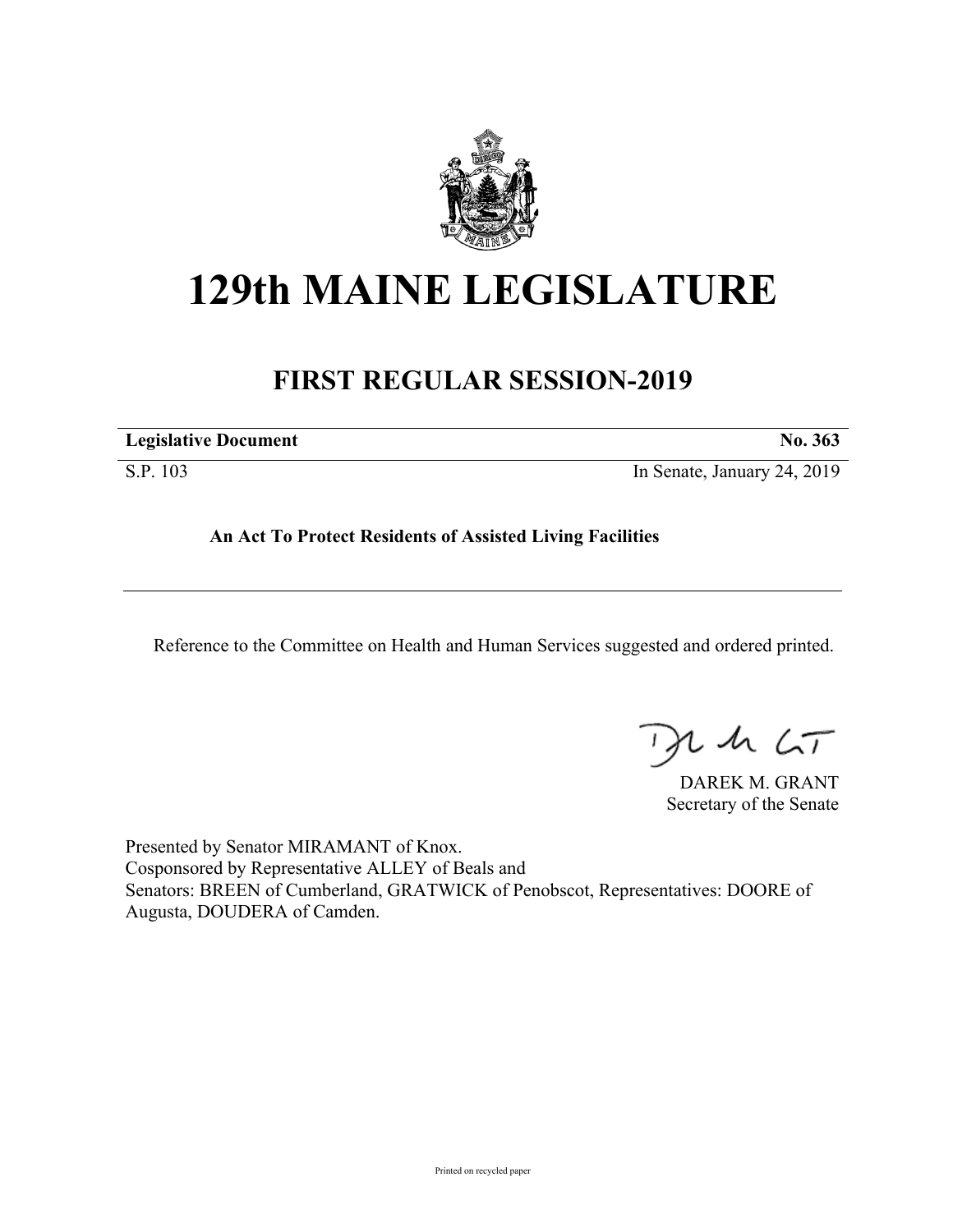| 1              | Be it enacted by the People of the State of Maine as follows:                                                                                                                                     |
|----------------|---------------------------------------------------------------------------------------------------------------------------------------------------------------------------------------------------|
| 2              | Sec. 1. 22 MRSA §1833 is enacted to read:                                                                                                                                                         |
| 3              | §1833. Orders not to resuscitate                                                                                                                                                                  |
| $\overline{4}$ | A nursing facility shall establish a process for quickly determining in the event of a                                                                                                            |
| 5              | medical emergency whether an individual residing in the facility has made a health care                                                                                                           |
| 6              | decision that includes an order not to resuscitate. For purposes of this section, "health                                                                                                         |
| 7              | care decision" has the same meaning as in Title 18-C, section 5-802, subsection 6.                                                                                                                |
| 8              | The department shall adopt rules necessary to implement this section. Rules adopted                                                                                                               |
| 9              | pursuant to this section are routine technical rules as defined in Title 5, chapter 375,                                                                                                          |
| 10             | subchapter 2-A.                                                                                                                                                                                   |
| 11             | <b>Sec. 2. 22 MRSA §2150-C,</b> as repealed and replaced by PL 2007, c. 267, §2, is                                                                                                               |
| 12             | amended to read:                                                                                                                                                                                  |
| 13<br>14       | Automated external defibrillators; immunity from civil liability;<br>$§2150-C.$<br>requirements                                                                                                   |
| 15             | <b>1. Definitions.</b> As used in this section, unless the context otherwise indicates, the                                                                                                       |
| 16             | following terms have the following meanings.                                                                                                                                                      |
| 17<br>18<br>19 | "Automated external defibrillator" or "AED" means a medical device that<br>A.<br>combines a heart monitor and a defibrillator approved by the United States Food and<br>Drug Administration that: |
| 20             | (1) Is capable of recognizing the presence or absence of ventricular fibrillation or                                                                                                              |
| 21             | rapid ventricular tachycardia;                                                                                                                                                                    |
| 22             | (2) Is capable of determining, without intervention by an operator, whether                                                                                                                       |
| 23             | defibrillation should be performed on an individual; and                                                                                                                                          |
| 24             | (3) Upon determination that defibrillation should be performed, automatically                                                                                                                     |
| 25             | charges and requests delivery of an electrical impulse to an individual's heart.                                                                                                                  |
| 26             | A-1. "Activities of daily living" has the same meaning as in section 7852, subsection                                                                                                             |
| 27             | $\perp$                                                                                                                                                                                           |
| 28             | C. "Extended care facility" means a nursing facility licensed under chapter 405 or an                                                                                                             |
| 29             | assisted living facility or residential care facility licensed under chapter 1663 or 1664                                                                                                         |
| 30             | that provides services to an individual who requires assistance with activities of daily                                                                                                          |
| 31             | living.                                                                                                                                                                                           |
| 32             | D. "Lifesaving procedures" means the use of an automated external defibrillator or                                                                                                                |
| 33             | the performance of cardiopulmonary resuscitation for a suspected sudden cardiac                                                                                                                   |
| 34             | arrest emergency.                                                                                                                                                                                 |
| 35             | <b>6. Immunity.</b> The following persons and entities are immune from civil liability for                                                                                                        |
| 36             | damages relating to the use, possession or purchase of an AED and arising out of acts or                                                                                                          |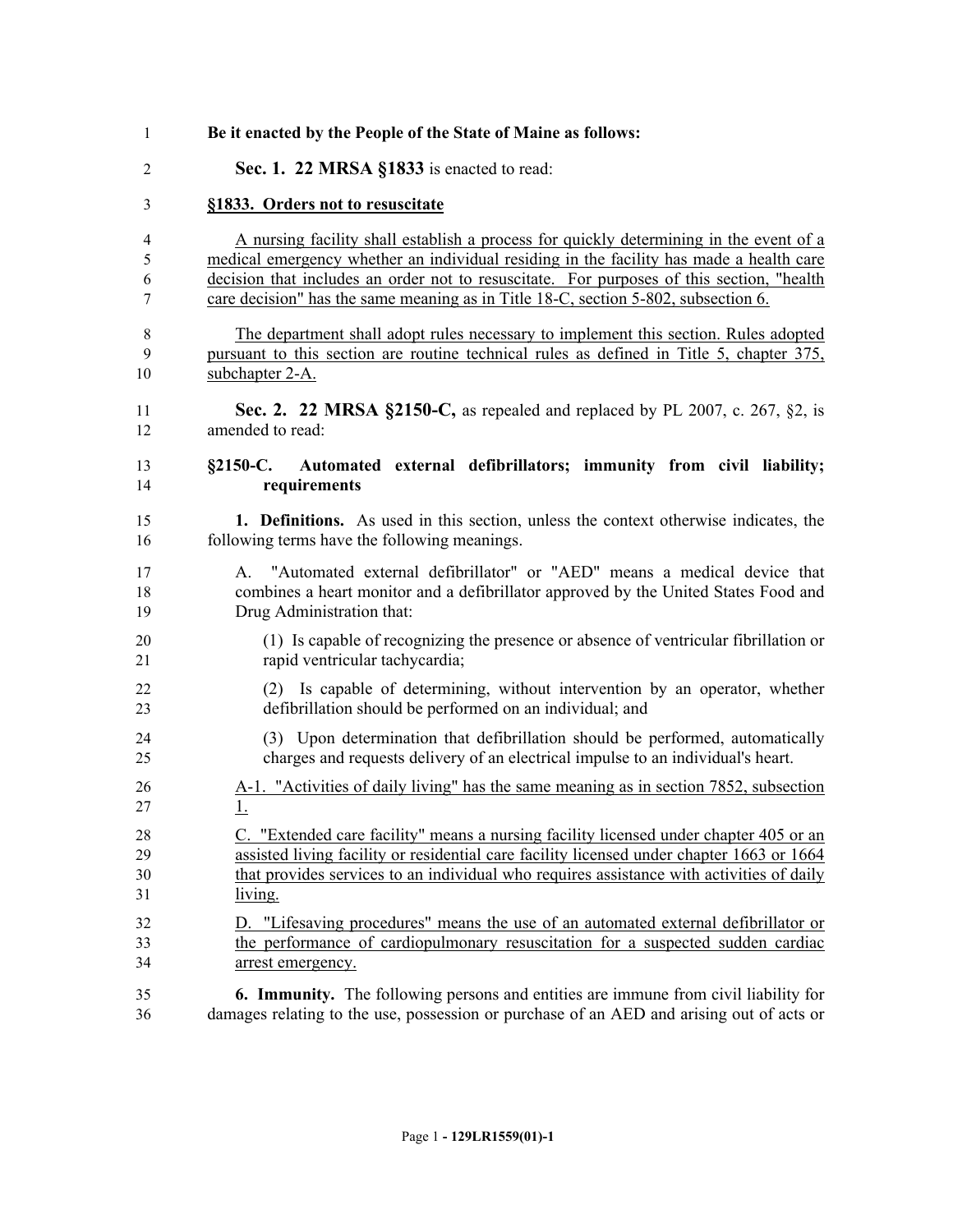| 1        | omissions relating to preparing for and responding to suspected sudden cardiac arrest                   |
|----------|---------------------------------------------------------------------------------------------------------|
| 2        | emergencies absent gross negligence or willful or wanton misconduct:                                    |
| 3        | A. Any person or entity that acquires an AED;                                                           |
| 4        | B. Any person or entity that owns, manages or is otherwise responsible for the                          |
| 5        | premises on which an AED is located;                                                                    |
| 6        | C. Any person who retrieves an AED in response to a perceived sudden cardiac                            |
| 7        | arrest emergency;                                                                                       |
| 8        | D. Any person who uses, attempts to use or fails to use an AED in response to a                         |
| 9        | perceived sudden cardiac arrest emergency;                                                              |
| 10<br>11 | Any physician or other authorized person who issues a prescription for the<br>Е.<br>purchase of an AED; |
| 12       | F. Any person or entity that is involved with the design, management or operation of                    |
| 13       | an AED program; and                                                                                     |
| 14       | G. Any person or entity that provides instruction in the use of an AED.                                 |
| 15       | 7. Requirements for extended care facility. An extended care facility shall comply                      |
| 16       | with the following requirements.                                                                        |
| 17       | A. An extended care facility shall have on its premises an AED and any equipment                        |
| 18       | necessary to perform cardiopulmonary resuscitation.                                                     |
| 19       | B. An extended care facility shall provide to every employee training on using an                       |
| 20       | AED and performing cardiopulmonary resuscitation.                                                       |
| 21       | C. An employee of an extended care facility shall perform lifesaving procedures on                      |
| 22       | any individual residing in the extended care facility who the employee reasonably                       |
| 23       | suspects is suffering a sudden cardiac arrest emergency unless that individual has                      |
| 24       | made a health care decision that includes an order not to resuscitate. For purposes of                  |
| 25       | this section, "health care decision" has the same meaning as in Title 18-C, section                     |
| 26       | 5-802, subsection 6.                                                                                    |
| 27       | D. Except as provided in paragraph C, an extended care facility may not prohibit an                     |
| 28       | employee from performing lifesaving procedures on any individual residing in the                        |
| 29       | extended care facility who the employee reasonably suspects is suffering a sudden                       |
| 30       | cardiac arrest emergency when the employee has received the training required in                        |
| 31       | <u>paragraph B.</u>                                                                                     |
| 32       | 8. Rules. The department may adopt rules necessary to implement subsection 7.                           |
| 33       | Rules adopted pursuant to this subsection are routine technical rules as defined in Title 5,            |
| 34       | chapter 375, subchapter 2-A.                                                                            |
| 35       | Sec. 3. 22 MRSA §7808 is enacted to read:                                                               |
| 36       | §7808. Orders not to resuscitate                                                                        |
| 37       | A facility licensed under this chapter that provides services to an individual who                      |
| 38       | requires assistance with activities of daily living shall establish a process for quickly               |